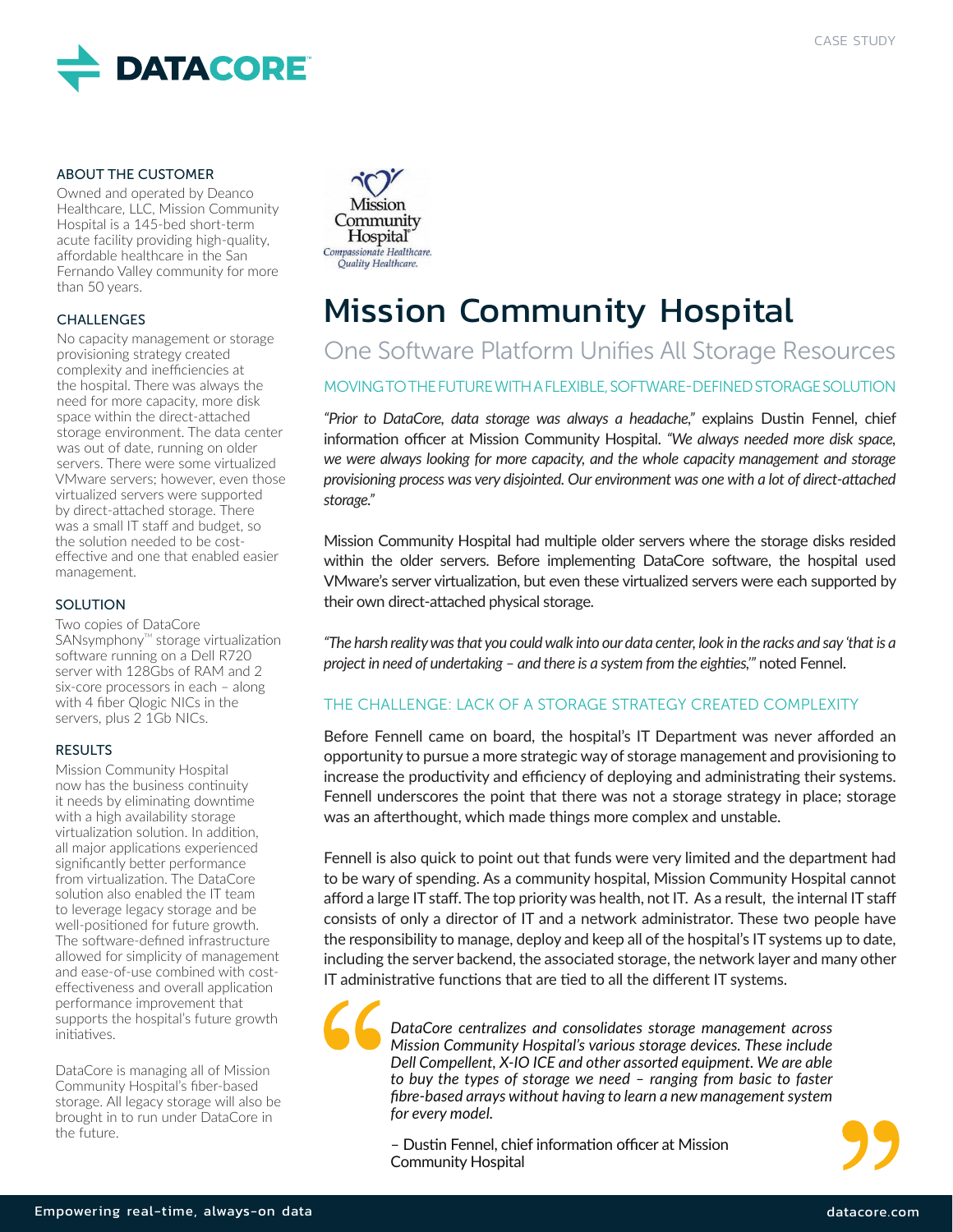# SOLUTION: AN OPEN, COST-EFFECTIVE SOFTWARE-BASED STORAGE ARCHITECTURE TO UNIFY STORAGE RESOURCES

With DataCore SANsymphony™ now in operation at Mission Community Hospital, storage management is less labor-intensive, systems are easily managed and data is simple to migrate when necessary. The overall cost effectiveness of the DataCore storage virtualization software platform and DataCore's ability to make the physical storage completely "agnostic" so that hardware is interchangeable are just two of the great benefits for the hospital's IT team.

*"Now with DataCore, I do not have to buy tier-one storage everywhere to fulfill all of my storage needs,"* explained Fennell. *"I can buy tier-one storage for the mission-critical systems. For tier three, I can use older storage – for instance in a development environment – or to offload images or to do disk-to-disk backups."*

*"Because we are not tied to a particular vendor,"* said Fennell. *"We can always just get the best storage for what we are trying to accomplish – whatever makes the most sense in terms of price point."*

# DATACORE SOFTWARE DELIVERS HIGH AVAILABILITY AND BUSINESS CONTINUITY

DataCore Software provides high availability (HA), another big benefit for the IT team. Mission Community has two redundant DataCore storage virtualization platforms residing on servers that are synchronously mirrored and enable HA – particularly for the hospital's electronic health records (EHR) system and other key systems that reside on the DataCore-powered storage platform.

The most significant benefit of HA is business continuity. Particularly for a hospital, business continuity ensures that doctors and nurses who are providing patient care are uninterrupted in their daily tasks.

*"Any downtime would negatively affect patient care. Eliminating downtime has been a big advantage, and downtime was a big issue before DataCore,"* added Fennell. The current amount of raw storage that the DataCore SANsymphony storage virtualization platform manages is nearly 80 terabytes (TBs) which is expected to continuously grow.

**Fennell** says, *"Our ultimate plan is to put all of our storage under the same umbrella and have it managed by the DataCore virtualized storage platform."*

## MIGRATION TO A UNIFIED, HIGH-PERFORMANCE DATA STORAGE INFRASTRUCTURE

As far as migrating legacy systems onto to the DataCore virtualized storage platform, IT director Eric Rivers described the process as "straightforward."

The IT team at Mission Community Hospital brought in DataCore reseller Thin Client Computing (TCC) as a trusted IT advisor to set up DataCore with X-IO storage running on the backend. TCC set up a VM farm in order to remove the legacy systems and migrate these onto DataCore.

*"The act of simply installing and configuring DataCore at Mission Community Hospital instantly transformed the entire storage and virtualization environment into one unified, higher performing, redundant and easy to manage system,"* said **Steve Greenberg,** 

# **IT ENVIRONMENT DESCRIPTION "AT-A-GLANCE":**

- **• Number of Users: >** 1,400
- **• Managed Capacity** 80 TBs
- **• Number of Virtual Servers/Hosts** 200 virtual servers; 20 hosts
- **• Primary Server Vendor**  Dell
- **• Storage Vendor**  X-IO and many various others depending on "tier" of storage Server Virtualization Platform / VMware
- **• Software-Defined Storage/ Storage Virtualization Platform**

Two copies of DataCore SANsymphony software each running on a Dell R720 server with 128 Gbs of RAM & two sixcore processors in each – along with four fibre Qlogic NICs in the servers, plus two 1 Gb NICs. DataCore is managing all of Mission Community Hospital's fiber-based storage. All legacy storage will also be brought in to run under DataCore in the future.

*"By having infrastructure that both scales out and scales up to meet the needs of our growing organization, we avoid having to rip out IT solutions, just to buy others. What's more, we don't have to learn other technologies and management systems all over again." - Dustin Fennel, CIO at Mission Community Hospital*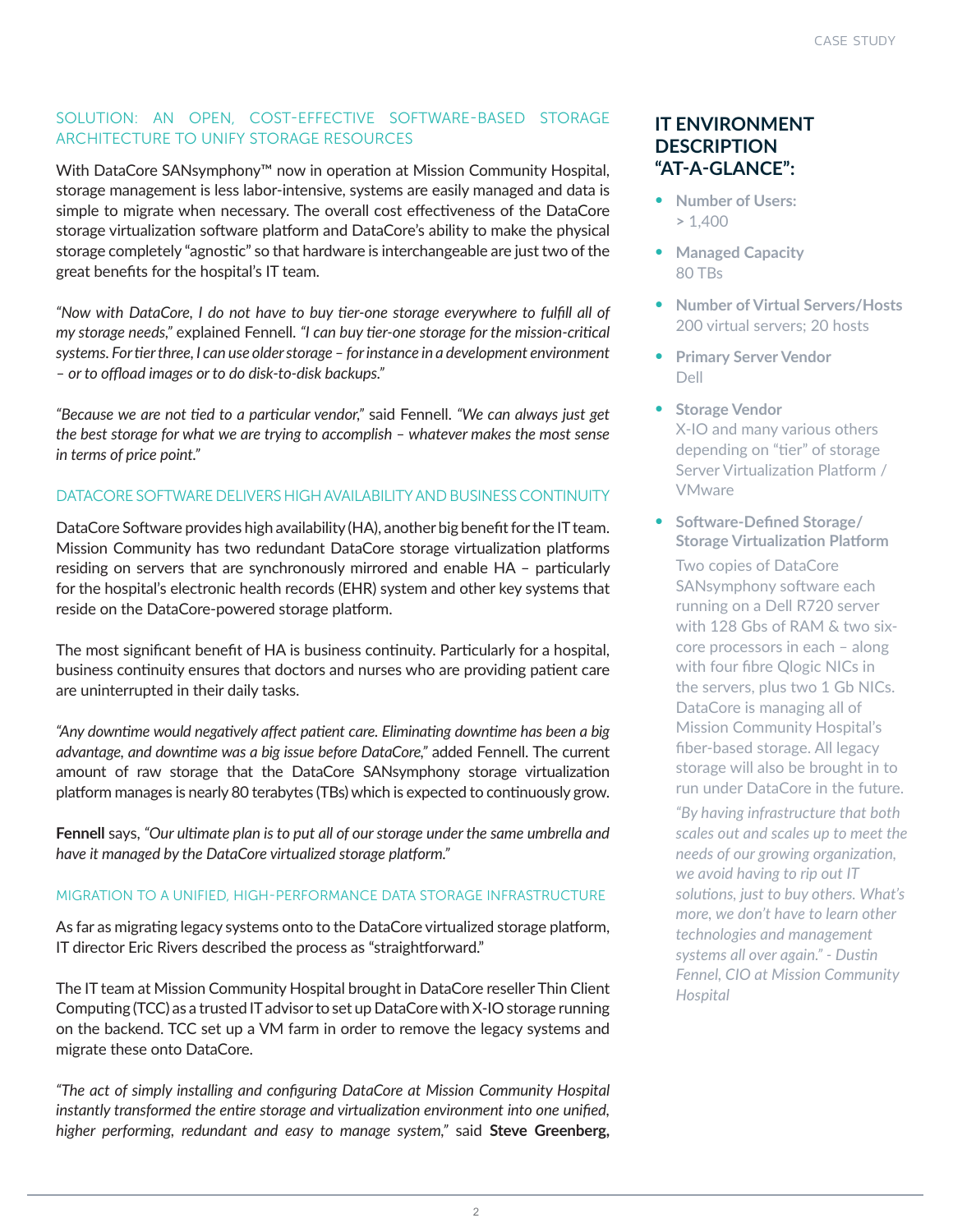principal architect at Thin Client Computing. As Rivers noted, *"Once we had the VM farm, we just used VMotion to move the VMs and their storage over to the new DataCorepowered infrastructure."* 

With the physical servers available, as a result of creating virtual servers, the IT team repurposed those (if they were relatively new servers) in the VM farm running behind DataCore. *"It was a 'daisy chain' effect – take what was running on one physical server, migrate it to a VM, decommission the server, re-commission it and repurpose it,"* explained Fennell.

# THE POWER OF INTELLIGENT SOFTWARE: BETTER PERFORMANCE FOR ALL MAJOR APPLICATIONS WITH VIRTUALIZATION

Shortly after the DataCore and X-IO implementation, Mission Community Hospital implemented & virtualized a new CareStream PACS (picture archiving communication system). In fact, all applications are now virtualized according to Fennell.

*"We now have a primary and backup PACS that is totally virtualized,"* noted Fennel.

*"And the fact of the matter is that our contacts at CareStream – who advised us initially against virtualizing it because of the perceived 'extra layer' that virtualization adds – cannot believe how well it runs and that performance has actually improved substantially through the combined use of DataCore and VMware virtualization."* 

Real storage with real speed has been welcomed at Mission Community Hospital. Even the physical PACS server received what end-users described as a significant increase in performance when it became part of the virtualized environment.

# READY FOR THE FUTURE: A SOFTWARE-DEFINED DATA CENTER THAT SCALES OUT AND UP

Currently, the hospital is preparing to implement a fairly large document imaging system, which will serve as an archive of the hospital's EHR system. To accommodate this new initiative, the IT team had to physically move some devices around in the data center. Because of the software-based storage architecture, X-IO backend storage and the VMware virtual servers, the hospital's IT systems experienced no intermittent downtime. In fact, there was no downtime whatsoever during the fourhour window that it took to update and reconfigure the data center.

The mirrored storage virtualization servers are currently onsite at Mission Community Hospital. However, the hospital has a colocation facility that the IT team is in the process of increasing WAN connectivity to, since the longer-range plan is to use the colocation facility as a hub where common services that are used outside the hospital would reside.

*"There is also a colocation facility that will become the 'live backup' site for production systems,"* notes Fennell.

The IT team at Mission Community Hospital has implemented technology that will be easily scalable. This goes a long way when one hospital becomes three hospitals, for example, through acquisition.

## **SUMMARY: THE IMPACT OF VIRTUALIZATION AT A MODERN AMERICAN HOSPITAL**

- All of the databases that are a part of the McKesson-Paragon system are standard SQL databases – and all are virtualized with the combination of DataCore + X-IO and VMware.
- Another database application the hospital runs is called Midas+. Midas+ is a quality management solution designed to address strategic performance management. This also runs on SQL.
- The hospital is running everything from standard SQL – all the way up to SQL Enterprise with multiple CPUs.
- Another McKesson databasesupported application McKesson Intelligent Coding runs on Sybase. The CareStream PACS runs on Oracle.
- 98 percent (98%) of the servers at Mission Community Hospital are now virtualized.
- There are now 20 physical hosts running VMware vSphere, which are supporting 200 virtual servers.
- Eight-hundred (800) employees and 600 physicians are now supported by the virtualized IT infrastructure at Mission Community Hospital.
- Because the IT team is adding systems at a fairly brisk pace, storage capacity needs are growing up to 20 percent per year.
- Significantly, the virtual servers are quite mixed – running the gamut from database servers to mail servers, and all sorts of different applications.
- External entities, like the managed services organization, as well as other Mission Community Hospital partners are accessing the hospital's IT systems through a Citrix XenApp environment.